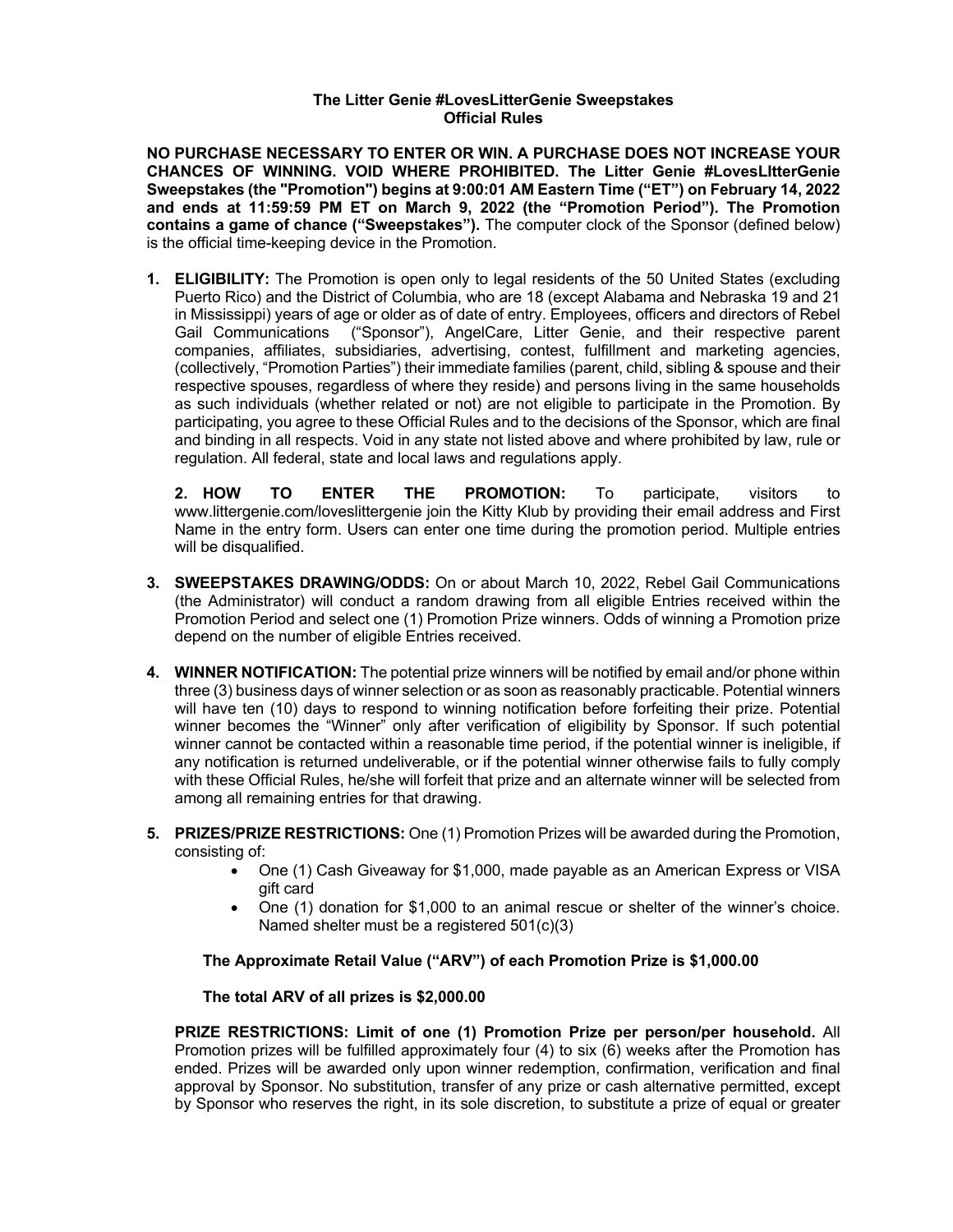value, if prize, or portion of prize, becomes unavailable. Promotion Parties are not responsible for late, lost, stolen, damaged, delayed, or undelivered prizes.

PRIZES ARE AWARDED "AS IS" WITH NO GUARANTEE. ALL WARRANTIES, WHETHER EXPRESS OR IMPLIED, INCLUDING THE WARRANTIES OF MERCHANTABILITY AND FITNESS FOR A PARTICULAR PURPOSE, ARE HEREBY DISCLAIMED BY THE PROMOTION PARTIES. ALL PRIZE DETAILS ARE AT SPONSOR'S SOLE DISCRETION. ANY COSTS AND EXPENSES ASSOCIATED WITH PRIZE ACCEPTANCE AND USE NOT SPECIFIED HEREIN AS BEING PROVIDED ARE WINNERS' SOLE RESPONSIBILITY.

- **6. GENERAL:** Each winner hereby expressly grants to the Promotion Parties and their respective designees all rights to use and publish his/her name, likeness (photographic or simulated), voice, and province of residence for all purposes, including without limitation, advertising, marketing, promotional and publicity purposes in connection with this Promotion ("Advertising"), in any and all media now or hereafter devised, worldwide in perpetuity, without any form of notice or any amount or kind of compensation or permission, except where prohibited by applicable law. All copyright, trademark or other intellectual property rights in such Advertising shall be owned by Sponsor and/or its licensors, and each winning participant hereby disclaims and waives any claim of right to such Advertising. Such Advertising shall be solely under the control of Sponsor and/or its licensors, and each winner hereby waives any claim of control over the Advertising content as well as any possible claims of misuse of such winning recipient's name, likeness or voice under contract, tort or any other theory of law. The Promotion Parties do not assume any responsibility for any disruption in the Promotion Parties, including but not limited to the failure or interruption of Facebook or any internet service provider. In the event there is a discrepancy or inconsistency between disclosures and other statements contained in any Promotion materials and the terms and conditions of these Official Rules, these Official Rules shall prevail, govern, and control. In no event will more prizes be awarded than those listed in Rule #5. All federal, state, and local laws and regulations apply. All decisions as to these Official Rules and interpretations thereof are exclusively within the sole discretion of the Promotion Parties and may be changed from time to time without notice. The Promotion Parties reserve the right to cancel or modify the Promotion at any time without notice. A potential winner may be requested to provide the Sponsor with proof that the potential winner is the authorized account holder of the email address associated with the winning Entry. If, in Sponsor's sole determination, a dispute cannot be resolved, the Entry will be deemed ineligible. Entries generated by a script, macro or other automated means will be disqualified. Entries that are incomplete, garbled, or corrupted are void and will not be accepted.
- **7. CONDUCT:** By participating in this Promotion, you agree to be bound by these Official Rules and the decisions of the Promotion Parties, which shall be final, binding and non-appealable in all respects. Failure to comply with these Official Rules may result in disqualification. The Promotion Parties reserve the right at their sole discretion to disqualify any individual found to be tampering with the participation process or the operation of the Promotion, or to be acting in any manner deemed by the Promotion Parties to be in violation of the Official Rules, or to be acting in any manner deemed by the Promotion Parties to be unsportsmanlike or disruptive, or with intent to annoy, abuse, threaten or harass any other person and void all associated Entries and/or registrations. CAUTION: ANY ATTEMPT BY A USER, YOU OR ANY OTHER INDIVIDUAL TO DELIBERATELY DAMAGE OR UNDERMINE THE LEGITIMATE OPERATION OF THE PROMOTION IS A VIOLATION OF CRIMINAL AND CIVIL LAWS, AND SHOULD SUCH AN ATTEMPT BE MADE, THE PROMOTION PARTIES RESERVE THE RIGHT TO SEEK DAMAGES AND OTHER REMEDIES (INCLUDING ATTORNEYS' FEES) FROM ANY SUCH PERSON TO THE FULLEST EXTENT PERMITTED BY LAW.
- **8. LIMITATIONS OF LIABILITY:** The Promotion Parties assume no responsibility or liability for (a) lost, late, stolen, undelivered, inaccurate, incomplete, delayed, misdirected, damaged or garbled registrations, Entries, URLs, or emails; (b) any incorrect or inaccurate Entry information, or for any faulty or failed electronic data transmissions; (c) any unauthorized access to, or theft, destruction or alteration of Entries or registrations at any point in the operation of this Promotion; (d) any technical malfunction, failure, error, omission, interruption, deletion, defect, delay in operation or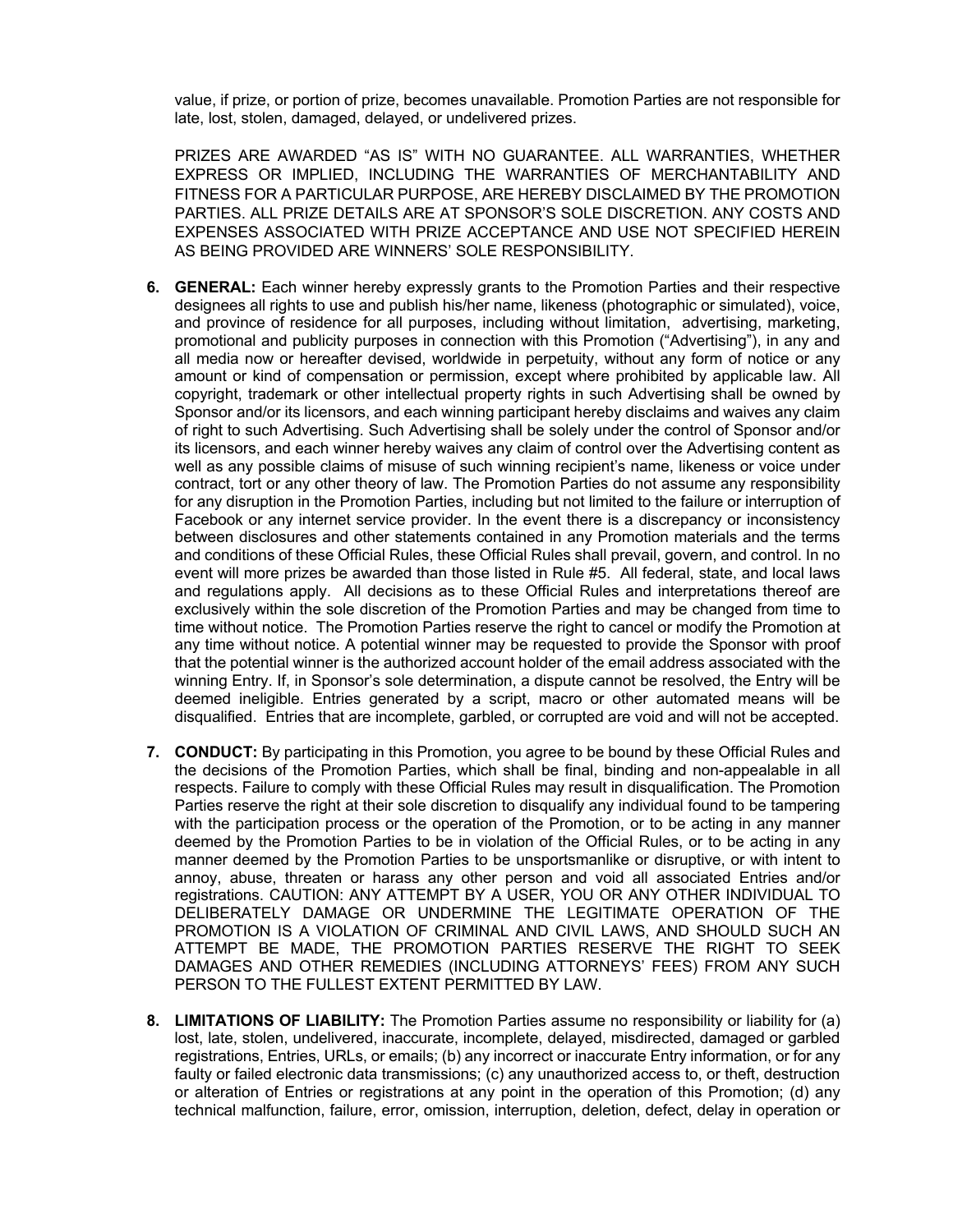communications line failure, regardless of cause, with regard to any equipment, systems, networks, lines, cable, satellites, servers, computers or providers utilized in any aspect of the operation of the Promotion; (e) inaccessibility or unavailability of the Internet or the Web Site or any combination thereof or for computer hardware or software malfunctions, failures or difficulties, or other errors or difficulties of any kind whether human, mechanical, electronic, computer, network, typographical, printing or otherwise relating to or in connection with the Promotion, including, without limitation, errors or difficulties which may occur in connection with the administration of the Promotion, the processing of Entries, social networking posts, or registrations, the announcement of the prizes, or in any other Promotion-related materials; or (f) any injury or damage to participants or to any other person's computer which may be related to or resulting from any attempt to participate in the Promotion. If, for any reason, the Promotion (or any part thereof) is not capable of running as planned for reasons which may include, without limitation, infection by computer virus, tampering, unauthorized intervention, fraud, technical failures, or any other causes which may corrupt or affect the administration, security, fairness, integrity or proper conduct of this Promotion, then the Promotion Parties reserve the right at their sole discretion to cancel, terminate, modify or suspend the Promotion in whole or in part. If terminated, the Promotion Parties will award the prizes from among all non-suspect, eligible Entries received for the Promotion up to the time of such action.

- **9. RELEASES:** All participants, as a condition of participation in this Promotion, agree to release, hold harmless and indemnify the Promotion Parties from and against any and all liability, claims, damages, or actions of any kind whatsoever for injuries, damages, or losses to persons or property which may be sustained, in whole or in part, directly or indirectly, in connection with (i) participation in any aspect of the Promotion, (ii) the receipt, ownership or use of the prize awarded, including any travel associated with any prize, (iii) participant's registration material on any related website, or (iv) any typographical or other error in these Official Rules.
- **10. CHOICE OF LAW AND JURISDICTION:** Except where prohibited, all issues and questions concerning the construction, validity, interpretation, and enforceability of these Official Rules, or the rights and obligations of entrants or winners, Sponsor, and administrator in connection with this Promotion, shall be governed by, and construed in accordance with, the laws of the State of New York, without giving effect to any choice of law or conflict of law rules or provisions (whether of the State of New York or any other jurisdiction), which might otherwise cause the application of the laws of any jurisdiction other than the State of New York. Any action seeking legal or equitable relief arising out of or relating to the Promotion or these Official Rules shall be brought only in the courts of the State of New York. You hereby irrevocably consent to the personal jurisdiction of said courts and waive any claim of forum non-convenience or lack of personal jurisdiction they may have.
- **11. PRIVACY:** Except as noted in these Official Rules, information collected for this Promotion is used only for the purpose of Promotion administration and winner notification and will not be re-used, sold or shared in any manner by the Promotion Parties or any third parties unless you have elected to receive additional information or promotional material from the Sponsor, or a third party. By participating in the Promotion, participant agrees to all of the terms and conditions of the Sponsor's Privacy Policy, which is available at angelcarebaby.com/us\_en/privacy-policy. In the event of any discrepancy between the Sponsor's Privacy Policy and these Official Rules, these Official Rules shall control and govern.
- **12. TAX INFORMATION:** All federal, state, local, and other taxes on prizes and any other costs and expenses associated with prize acceptance and use not specified herein as being provided, are the sole responsibility of the applicable winner. A 1099 tax form (preceded by a W9 Form) will be issued to the Prize Winner.
- **13. WINNERS LIST:** To receive the list of winners of prizes, send a #10 self-addressed, stamped envelope for receipt by March 15, 2022 to: The Litter Genie #LovesLItterGenie Sweepstakes, c/o Rebel Gail Communications, 153 West 27<sup>th</sup> Street #202, New York, NY 10001